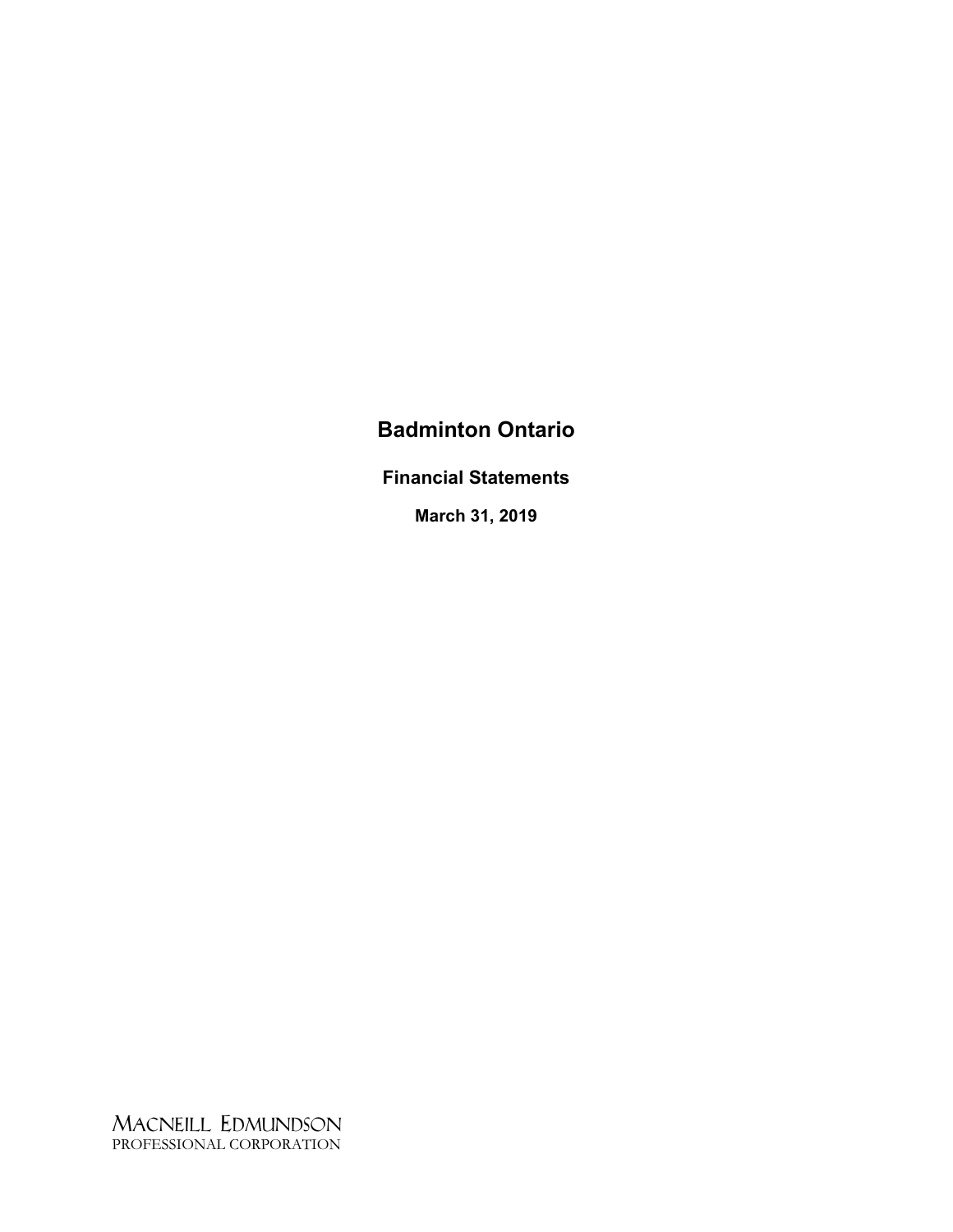# **IACNEILL EDMUNDSON** PROFESSIONAL CORPORATION

### **INDEPENDENT AUDITOR'S REPORT**

### To the Members of Badminton Ontario

#### *Opinion*

We have audited the financial statements of Badminton Ontario (the Association), which comprise the statement of financial position as at March 31, 2019, and the statements of revenues and expenditures, changes in net assets and cash flows for the year then ended, including a summary of significant accounting policies.

In our opinion, except for the possible effects of the matter described in the *Basis for Qualified Opinion* section of our report, the accompanying financial statements present fairly, in all material respects, the financial position of the Association as at March 31, 2019, and the results of its operations and its cash flow for the year then ended in accordance with Canadian accounting standards for not-for-profit organizations.

#### *Basis for Qualified Opinion*

The Association derives revenues in the form of ticket and merchandise sales at tournaments, the completeness of which is not susceptible to satisfactory audit verification. Accordingly, our examination of revenues from these sources was limited to the amounts recorded in the records of the Association and we were not able to determine whether any adjustments might be necessary to the excess of revenues over expenses, assets or net assets. Our audit opinion on the financial statements for the year ended March 31, 2018 was modified accordingly because of the possible effects of this limitation of scope.

We conducted our audit in accordance with Canadian generally accepted auditing standards. Our responsibilities under those standards are further described in the *Auditor's Responsibilities for the Audit of the Financial Statements* section of our report. We are independent of the Association in accordance with the ethical requirements that are relevant to our audit of the financial statements in Canada, and we have fulfilled our other ethical responsibilities in accordance with those requirements. We believe that the audit evidence we have obtained is sufficient and appropriate to provide a basis for our qualified opinion.

### *Responsibilities of Management and Those Charges with Governance for the Financial Statements*

Management is responsible for the preparation and fair presentation of these financial statements in accordance with Canadian accounting standards for not-for-profit organizations, and for such internal control as management determines is necessary to enable the preparation of financial statements that are free from material misstatement, whether due to fraud or error.

In preparing the financial statements, management is responsible for assessing the Association's ability to continue as a going concern, disclosing, as applicable, matters relating to going concern and using the going concern basis of accounting unless management either intends to liquidate the Association or to cease operations, or has no realistic alternative but to do so.

Those charged with governance are responsible for overseeing the Association's financial reporting process.

*(continues)*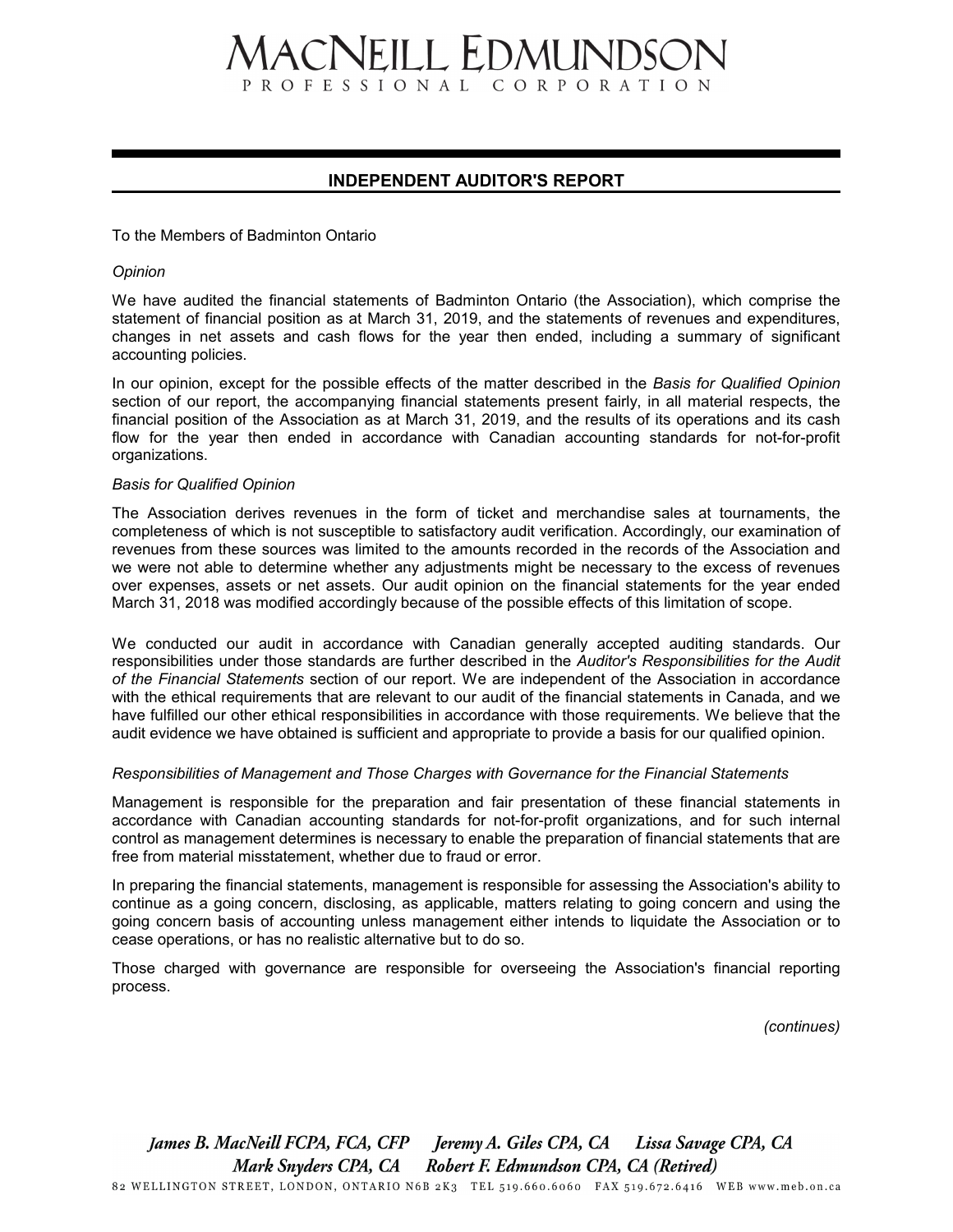# **1ACNEILL EDMUNDSON** PROFESSIONAL CORPORATION

### **INDEPENDENT AUDITOR'S REPORT (continued)**

### *Auditor's Responsibilities of Management for the Audit of the Financial Statements*

Our objectives are to obtain reasonable assurance about whether the financial statements as a whole are free from material misstatement, whether due to fraud or error, and to issue an auditor's report that includes our opinion. Reasonable assurance is a high level of assurance, but is not a guarantee that an audit conducted in accordance with Canadian generally accepted auditing standards will always detect a material misstatement when it exists. Misstatements can arise from fraud or error and are considered material if, individually or in the aggregate, they could reasonably be expected to influence the economic decisions of users taken on the basis of these financial statements. As part of an audit in accordance with Canadian generally accepted auditing standards, we exercise professional judgment and maintain professional skepticism throughout the audit. We also:

- Identify and assess the risks of material misstatement of the financial statements, whether due to fraud or error, design and perform audit procedures responsive to those risks, and obtain audit evidence that is sufficient and appropriate to provide a basis for our opinion. The risk of not detecting a material misstatement resulting from fraud is higher than for one resulting from error, as fraud may involve collusion, forgery, intentional omissions, misrepresentations, or the override of internal control.
- Obtain an understanding of internal control relevant to the audit in order to design audit procedures that are appropriate in the circumstances, but not for the purpose of expressing an opinion on the effectiveness of the Association's internal control.
- Evaluate the appropriateness of accounting policies used and the reasonableness of accounting estimates and related disclosures made by management.
- Conclude on the appropriateness of management's use of the going concern basis of accounting and, based on the audit evidence obtained, whether a material uncertainty exists related to events or conditions that may cast significant doubt on the Association's ability to continue as a going concern. If we conclude that a material uncertainty exists, we are required to draw attention in our auditor's report to the related disclosures in the financial statements or, if such disclosures are inadequate, to modify our opinion. Our conclusions are based on the audit evidence obtained up to the date of our auditor's report. However, future events or conditions may cause the Association to cease to continue as a going concern.
- Evaluate the overall presentation, structure and content of the financial statements, including the disclosures, and whether the financial statements represent the underlying transactions and events in a manner that achieves fair presentation.

We communicate with those charged with governance regarding, among other matters, the planned scope and timing of the audit and significant audit findings, including any significant deficiencies in internal control that we identify during our audit.

London, Ontario January 7, 2020

Mac Neill Edmunds

PROFESSIONAL CORPORATION CHARTERED PROFESSIONAL ACCOUNTANTS Authorized to practice public accounting by Chartered Professional Accountants of Ontario

Lissa Savage CPA, CA Mark Snyders CPA, CA Robert F. Edmundson CPA, CA (Retired) 82 WELLINGTON STREET, LONDON, ONTARIO N6B 2K3 TEL 519.660.6060 FAX 519.672.6416 WEB www.meb.on.ca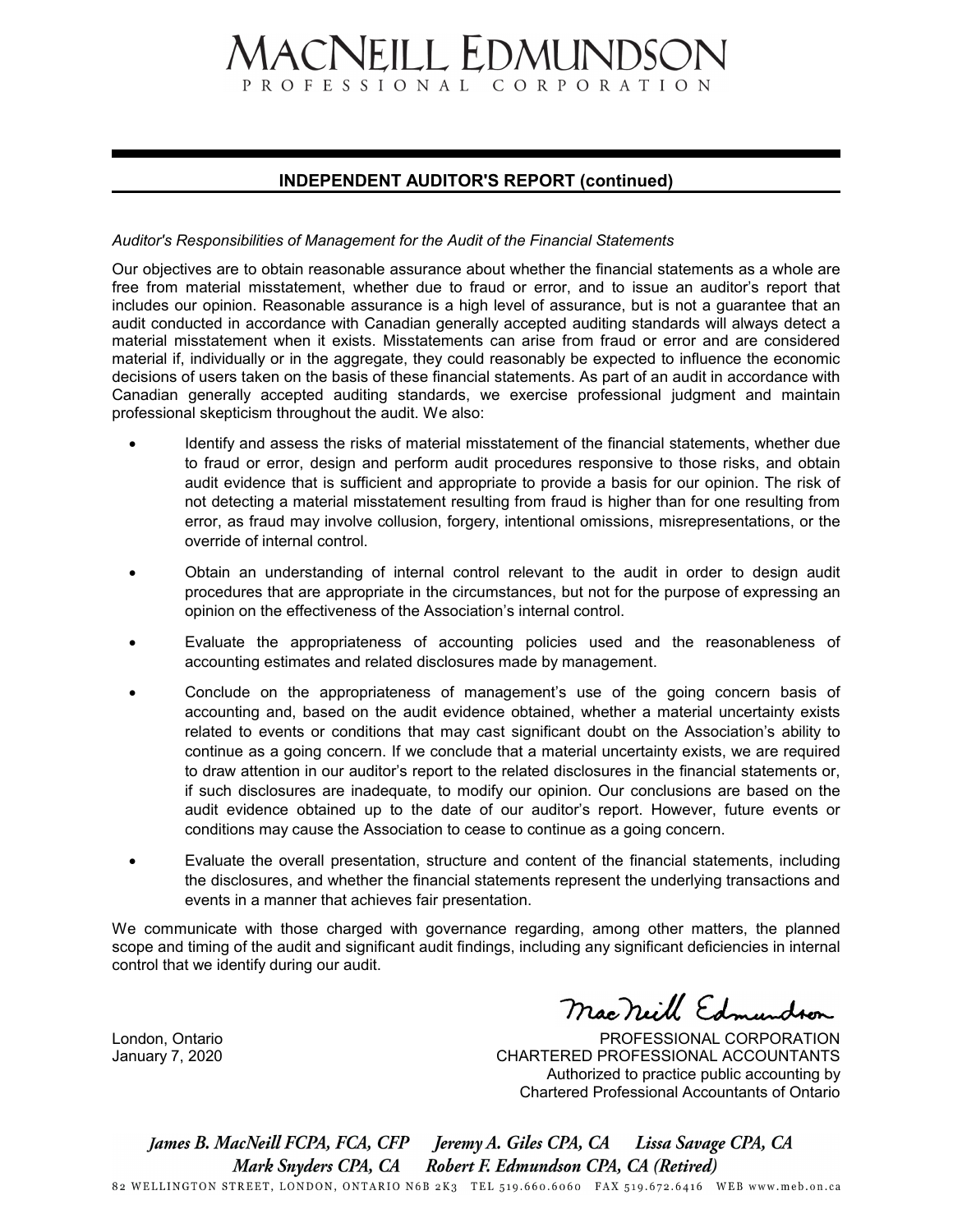### **Statement of Financial Position**

| March 31                                                                                                                       | 2019<br>$($ \$)                       | 2018<br>(3)                           |
|--------------------------------------------------------------------------------------------------------------------------------|---------------------------------------|---------------------------------------|
| <b>Assets</b>                                                                                                                  |                                       |                                       |
| <b>Current Assets</b><br>Cash<br>Accounts receivable<br>Government remittances receivable<br>Prepaid expenses and other assets | 115,928<br>70,361<br>40,592<br>12,325 | 208,503<br>78,454<br>22,675<br>42,114 |
|                                                                                                                                | 239,206                               | 351,746                               |
| K.G. Holland Endowment Investments (note 2)                                                                                    | 26,847                                | 26,847                                |
|                                                                                                                                | 266,053                               | 378,593                               |
| <b>Liabilities</b>                                                                                                             |                                       |                                       |
|                                                                                                                                |                                       |                                       |
| <b>Current Liabilities</b><br>Accounts payable and accrued liabilities<br>Deferred revenue (note 5)                            | 70,280<br>28,100                      | 29,539<br>58,745                      |
| <b>Net Assets</b>                                                                                                              | 98,380                                | 88,284                                |
| <b>Operating Fund</b><br>K.G. Holland Endowment Fund (note 2)                                                                  | 140,826<br>26,847                     | 263,462<br>26,847                     |
|                                                                                                                                | 167,673                               | 290,309                               |

Approved on behalf of the Board:

, Director

, Director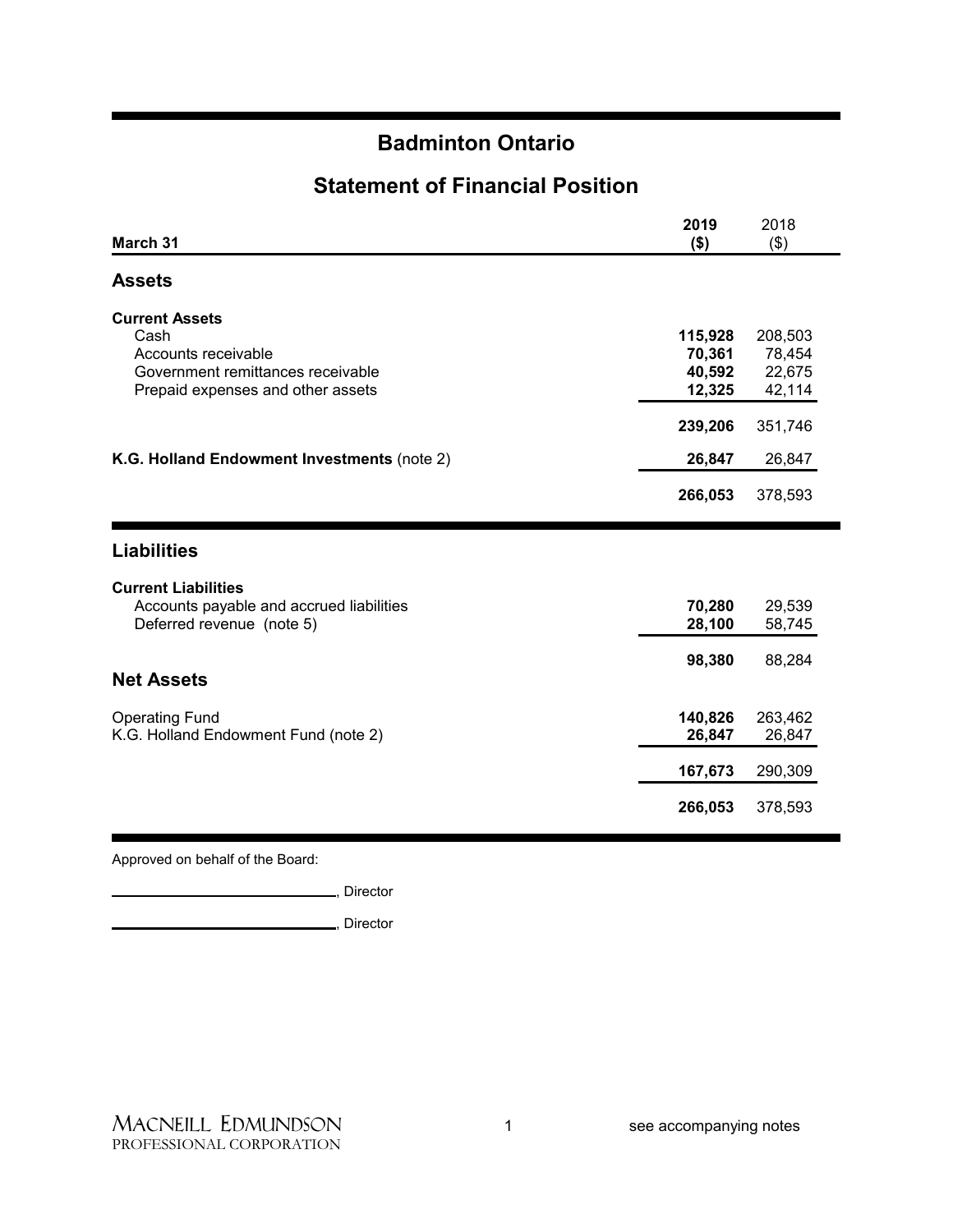| <b>Year ended March 31</b>                     | 2019<br>$($ \$) | 2018<br>(3) |
|------------------------------------------------|-----------------|-------------|
| <b>Revenues</b>                                |                 |             |
| Circuits - Events                              | 533,626         | 533,685     |
| Grants and donations                           | 299,327         | 136,179     |
| Membership - Cards and through districts       | 78,440          | 52,545      |
| Circuits - Sponsorships                        | 61,481          | 2,225       |
| Circuits - Sales                               | 47,537          | 1,619       |
| Membership - Insurance                         | 12,878          | 15,693      |
| Interest                                       | 1,270           |             |
|                                                | 1,034,559       | 741,946     |
| <b>Operating Expenses</b>                      |                 |             |
| Cost of events and sales                       | 897,950         | 468,373     |
| Membership support (note 8)                    | 119,792         | 121,890     |
| Salaries and benefits                          | 78,819          | 59,460      |
| Participation, growth and development (note 8) | 42,509          | 38,434      |
| High performance (note 8)                      | 18,125          | 16,793      |
|                                                | 1,157,195       | 704,950     |
| <b>Excess (Deficiency)</b>                     |                 |             |
| of Revenues over Expenses                      | (122, 636)      | 36,996      |
| <b>Operating Fund, beginning of year</b>       | 263,462         | 226,466     |
| <b>Operating Fund, end of year</b>             | 140,826         | 263,462     |

## **Statement of Operations and Changes in Fund Balances**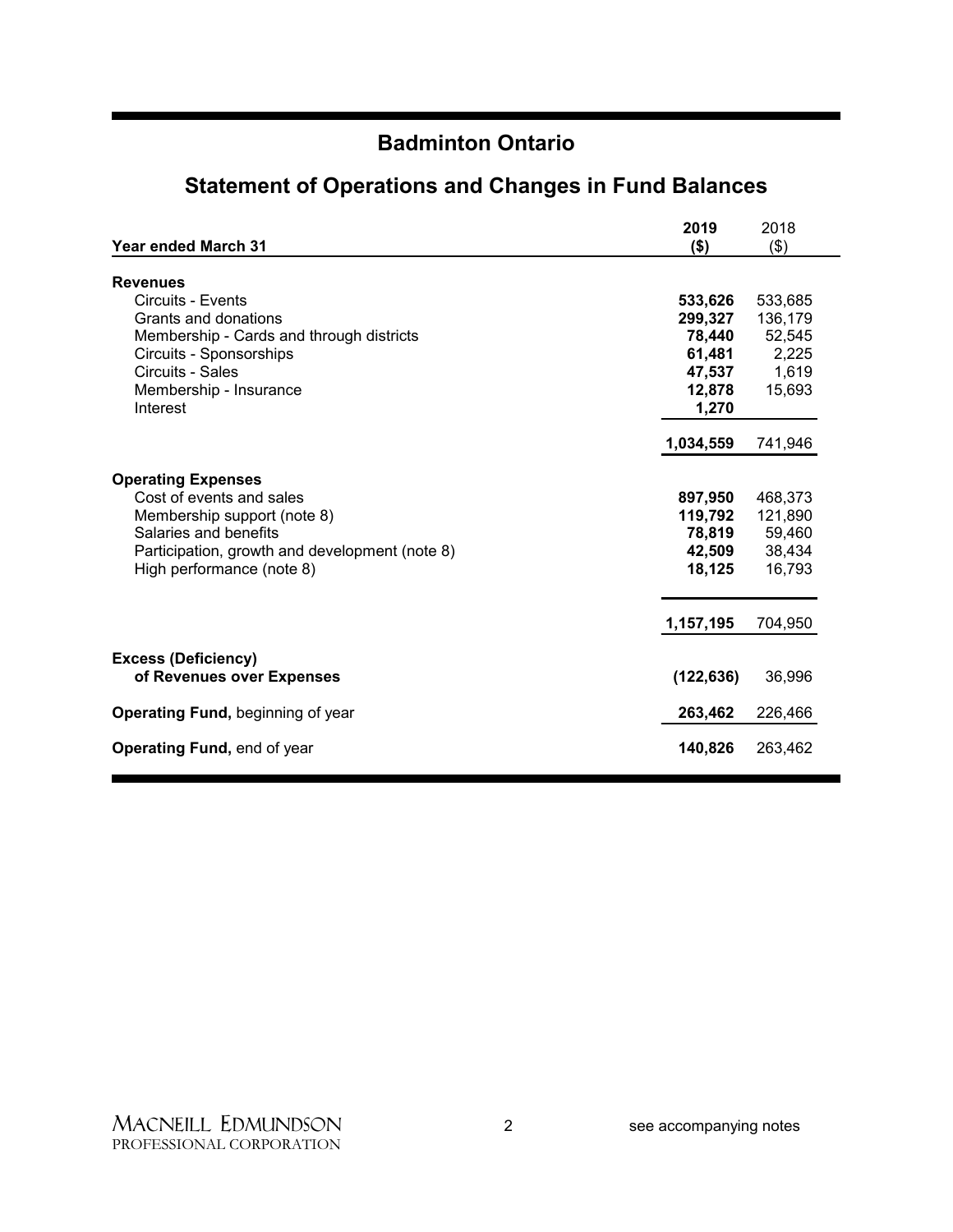### **Statement of Cash Flows**

| <b>Year ended March 31</b>                                                                                                                                                     | 2019<br>$($ \$)                          | 2018<br>(3)                              |
|--------------------------------------------------------------------------------------------------------------------------------------------------------------------------------|------------------------------------------|------------------------------------------|
| <b>Cash Flows From (Used in) Operating Activities</b><br>Excess (deficiency) of revenues over expenses                                                                         | (122,636)                                | 36,996                                   |
| Net change in non-cash operational balances<br>Accounts and government remittances receivable<br>Prepaid expenses<br>Accounts payable and accrued expenses<br>Deferred revenue | (9,824)<br>29,789<br>40,741<br>(30, 645) | 31,175<br>(34, 076)<br>(6,829)<br>38,575 |
|                                                                                                                                                                                | 30,061                                   | 28,845                                   |
| <b>Cash Flows From (Used in) Operating Activities</b>                                                                                                                          | (92, 575)                                | 65,841                                   |
| Increase (decrease) in cash                                                                                                                                                    | (92, 575)                                | 65,841                                   |
| Cash, beginning of year                                                                                                                                                        | 208,503                                  | 142,662                                  |
| Cash, end of year                                                                                                                                                              | 115,928                                  | 208,503                                  |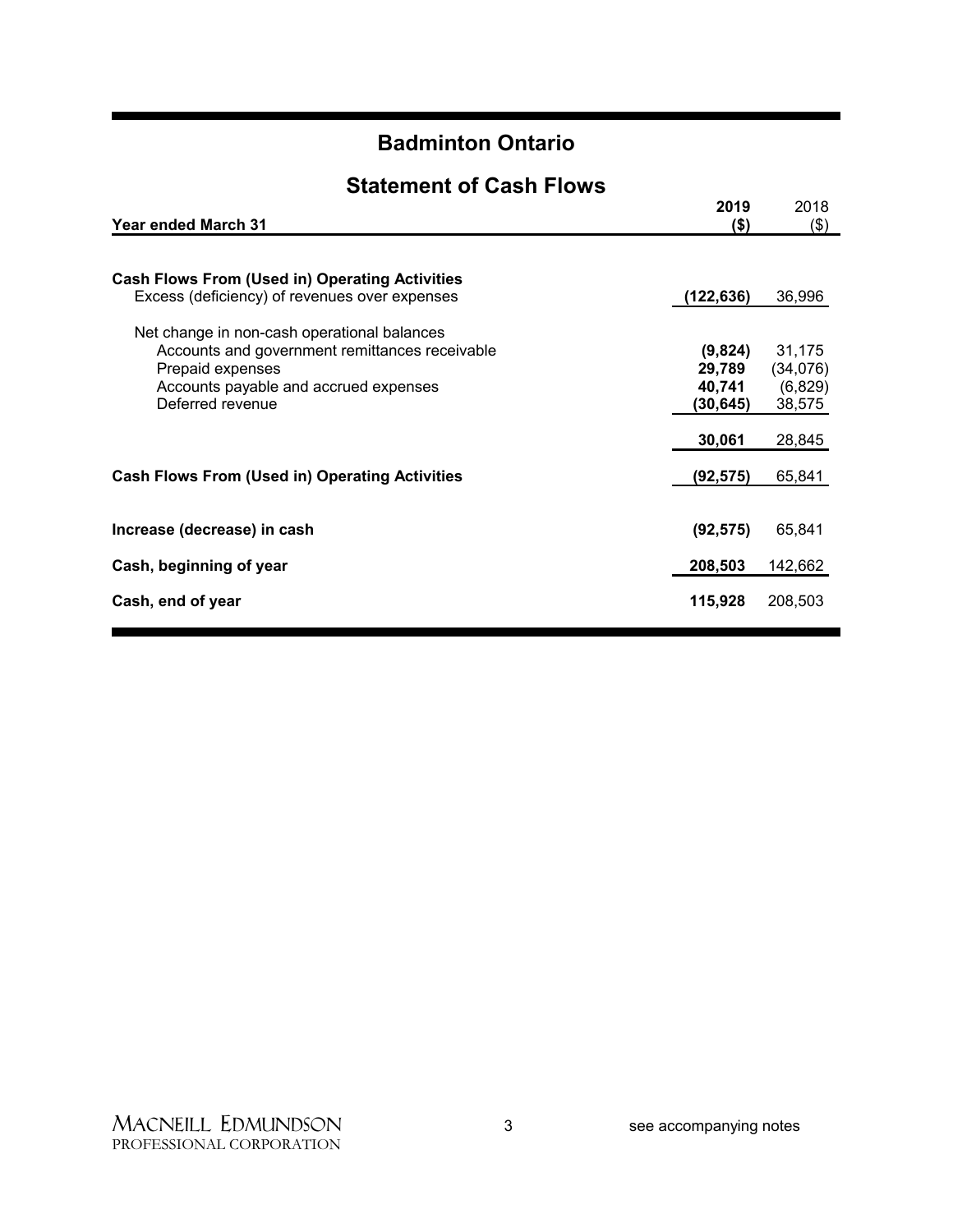### **Notes to the Financial Statements**

### **March 31, 2019**

### **Operations**

Badminton Ontario (Formerly The Ontario Badminton Association) (the "Association") was incorporated, without share capital, on June 17, 1976 in Ontario as a not-for-profit organization. The purpose of the Association is to provide an organized, structured environment for competitive badminton in Ontario. The Association's members consists of six district associations, affiliated clubs, individual athletes, coaches, and officials. As a not-for-profit organization, the Association is exempt from income tax.

### **1. Summary of Significant Accounting Policies**

The Association prepares its financial statements in compliance with Canadian accounting standards for not-for-profit organizations. The significant accounting policies used are as follows.

### **(a) Investments**

The Association holds investments in fixed income bank certificates and deposits. The investments are recorded at fair value.

### **(b) Inventory**

Merchandise inventory is valued at the lower of cost based on the first-in, first-out method, and net realizable value.

### **(c) Revenue recognition**

The Association follows the deferral method of accounting for restricted contributions, primarily grants. Under this method, grants received which relate to future periods are reflected as deferred income on the balance sheet.

Revenue from donations and membership cards is recognized when received, and all other revenue is recognized when the related entitlement has been delivered or the service performed.

### **(d) Contributed services**

These financial statements do not reflect the value received for any of the many volunteer services contributed. The Association also receives contributions of materials. Their value is not reflected in these statements.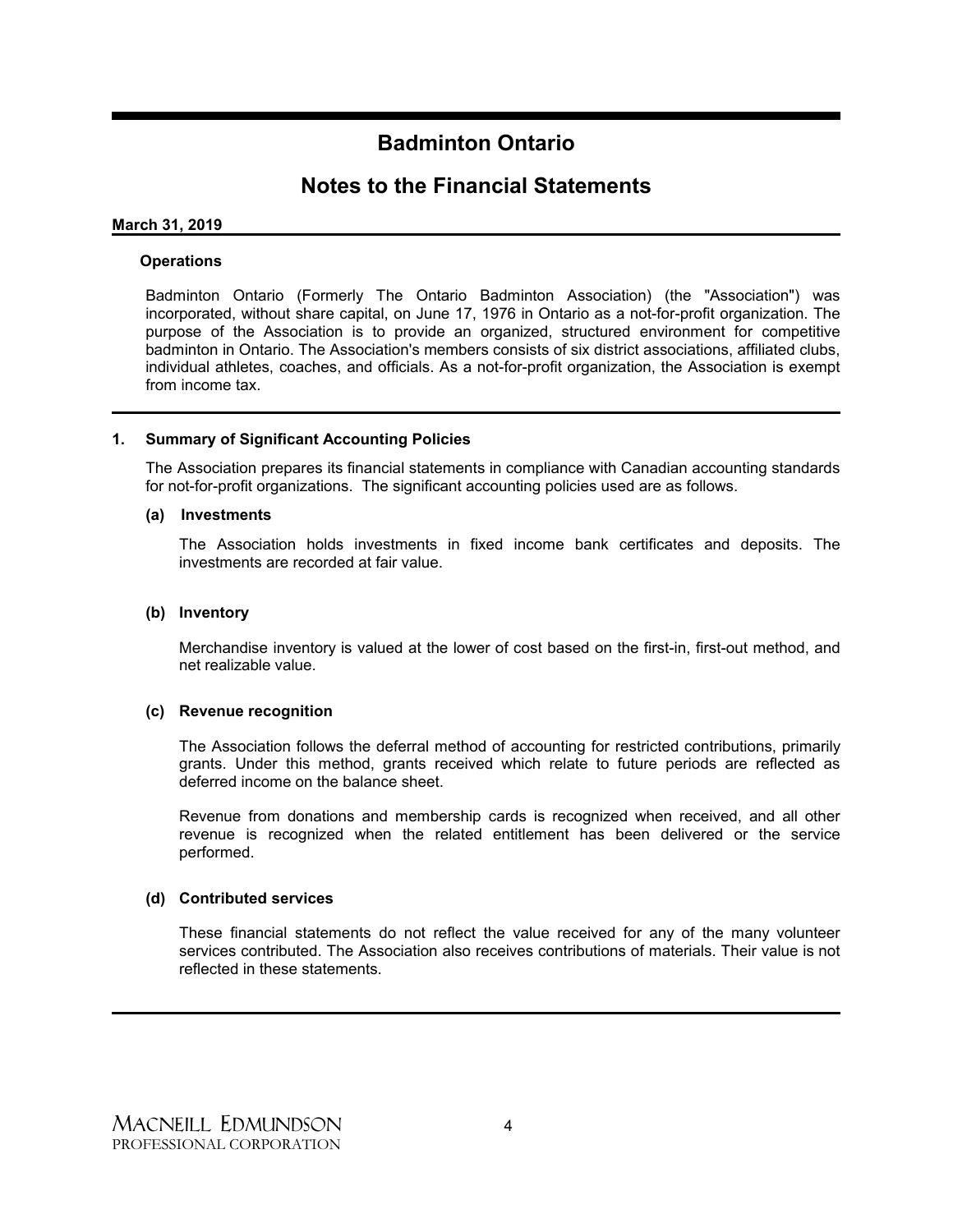### **Notes to the Financial Statements**

### **March 31, 2019**

### **2. K.G. Holland Endowment Fund**

The K.G. Holland Endowment Fund was established March 9, 1983, in memory of Keith Holland, a pioneer in the development of recreational badminton programs, to provide funds in supports of special projects of a recreational nature that fall within the auspices of the Association. The funds remain in the care of the Association and proceeds from the fund are managed and government as set out in By-Law No. 2 of the Association's Constitution and By-Laws. As funds are held in trust, they are shown as restricted assets in the financial statements.

|                                                     | 2019<br>(\$) | 2018<br>(3) |
|-----------------------------------------------------|--------------|-------------|
| <b>Assets</b><br>Guaranteed investment certificates | 26,847       | 26,847      |
| <b>Fund balance</b><br>Balance, beginning of year   | 26,847       | 26,847      |
| Balance, end of year                                | 26,847       | 26,847      |
|                                                     |              |             |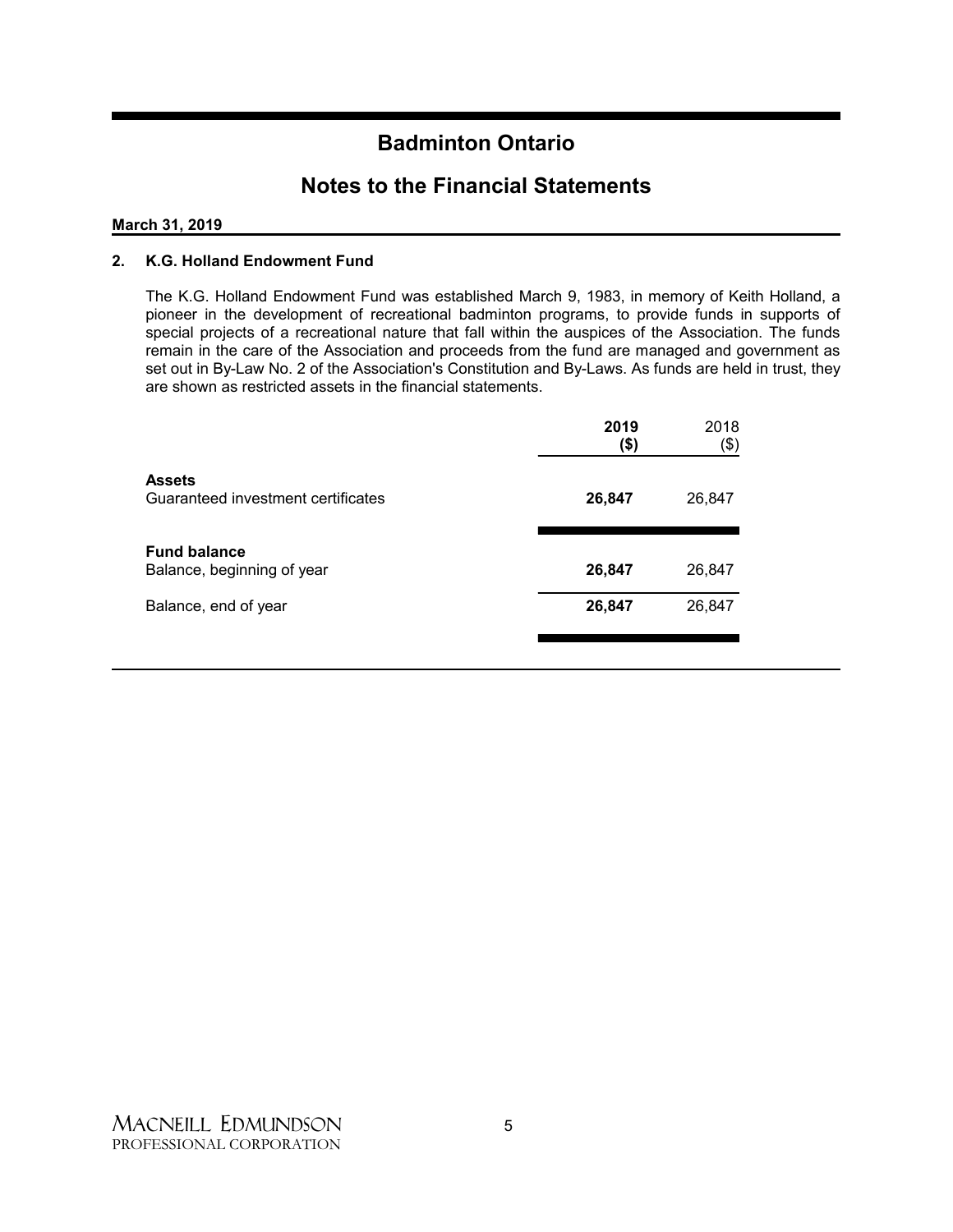### **Notes to the Financial Statements**

### **March 31, 2019**

### **3. Financial Instruments**

The Association is exposed to various risks through its financial instruments and has a comprehensive risk management framework in place to monitor, evaluate and manage these risks. The following analysis provides information about the Association's risk exposure and concentration. There have been no significant change to the nature or concentration of these risks from the prior year, unless otherwise noted.

In the opinion of management, the company is not exposed to significant interest rate or other price risks arising from its financial instruments.

#### *Credit Risk*

Credit risk arises from the potential that a counter party will fail to perform its obligations. The Association is exposed to credit risk from customers. In order to reduce its credit risk, the Association reviews a new customer's credit history before extending credit and conducts regular reviews of its existing customers' credit performance. At March 31, 2019, accounts receivable includes an allowance for doubtful accounts totaling \$28,260 (2018 - \$21,452).

#### *Liquidity risk*

Liquidity risk is the risk that an entity will encounter difficulty in meeting obligations associated with financial liabilities. The Association is exposed to this risk mainly in respect of its receipt of funds from its customers and other related sources, and accounts payable and accrued liabilities.

The company mitigates this risk through projecting its cash flow needs on a short term and long term basis.

### *Currency risk*

Currency risk is the risk to the company's earnings that arise from fluctuations of foreign exchange rates and the degree of volatility of these rates. The Association is exposed to foreign currency exchange risk on its USD bank account containing amounts equivalent to \$10,624 Canadian dollars.

The company does not use derivative instruments to reduce its exposure to foreign currency risk.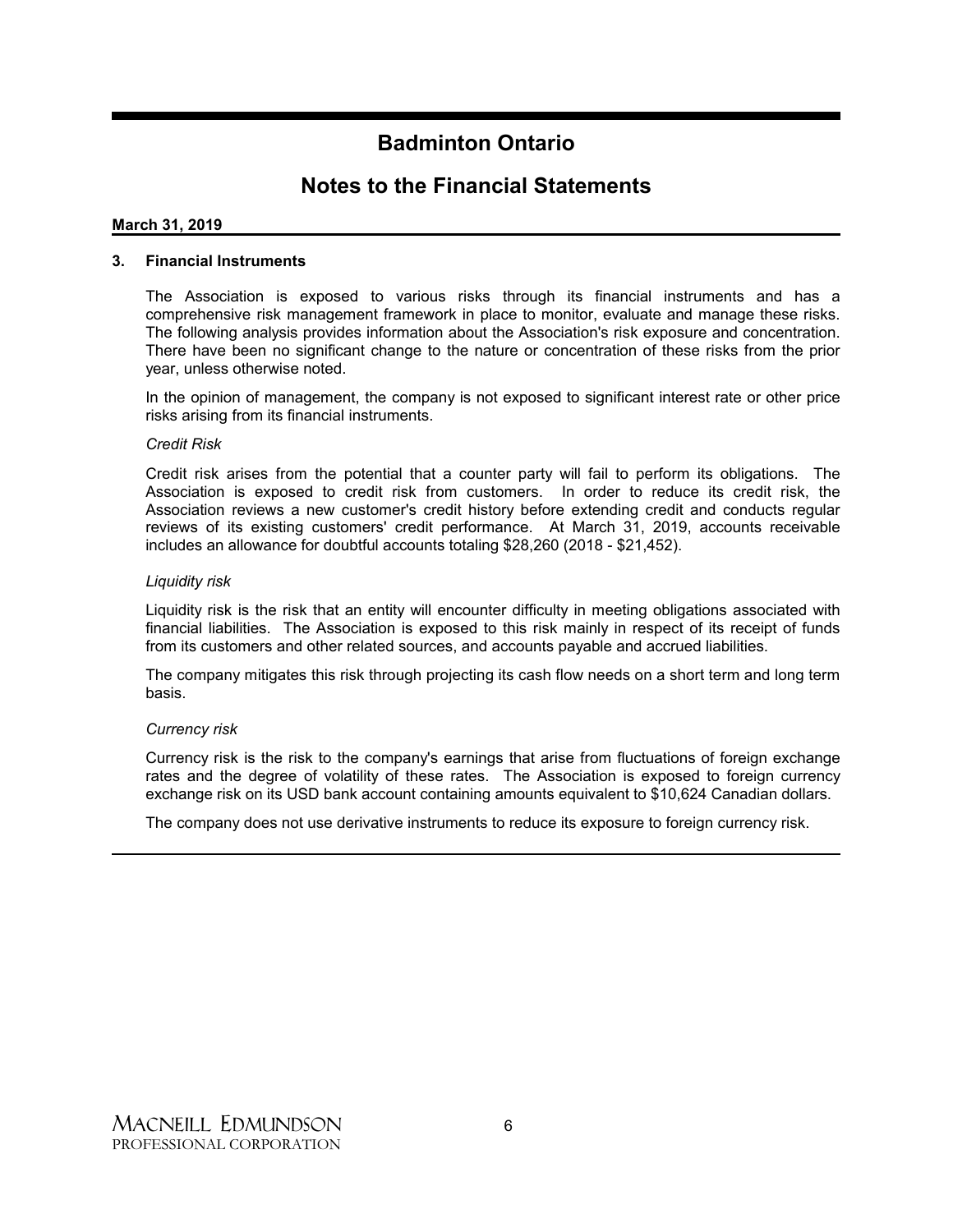### **Notes to the Financial Statements**

### **March 31, 2019**

### **4. Lease Commitments**

The Association leases premises at 3 Concorde Gate, Toronto, Ontario from Artis Concorde Ltd. on a month-to-month basis.

### **5. Deferred revenue**

Deferred revenue consists of the following:

|                                                                | 2019<br>(\$) | 2018<br>$(\$)$           |
|----------------------------------------------------------------|--------------|--------------------------|
| Tournament entry fees<br>Parasport grant<br>City of Burlington | 28,100       | 45,995<br>9,750<br>3,000 |
|                                                                | 28,100       | 58,745                   |

Tournament entry fees will be recognized as revenue at the time the tournament is held. The unspent portion of the Parasport grant was repaid during the year.

### **6. Economic Dependence**

The continued operations of the Association depend to a large extent upon the funding that it receives from the Provincial Government. Any significant reduction in this source would significantly curtail the Association's ability to offer a complete range of programs.

### **7. Related party transactions**

During the year, the directors did not receive any remuneration.